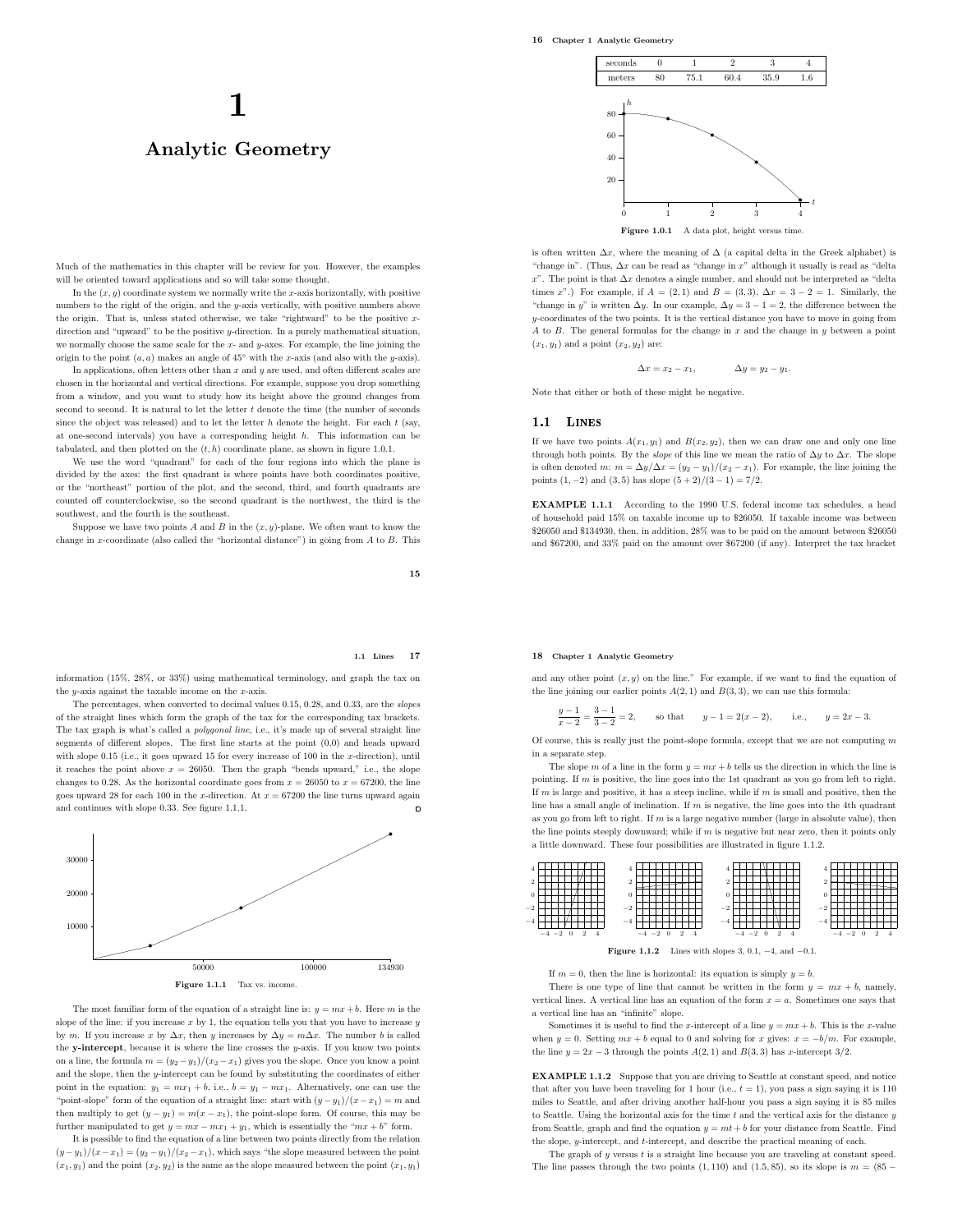$110)/(1.5-1) = -50$ . The meaning of the slope is that you are traveling at 50 mph; m is negative because you are traveling toward Seattle, i.e., your distance y is decreasing. The word "velocity" is often used for  $m = -50$ , when we want to indicate direction, while the word "speed" refers to the magnitude (absolute value) of velocity, which is 50 mph. To find the equation of the line, we use the point-slope formula:

$$
\frac{y-110}{t-1} = -50, \qquad \text{so that} \qquad y = -50(t-1) + 110 = -50t + 160.
$$

The meaning of the y-intercept 160 is that when  $t = 0$  (when you started the trip) you were 160 miles from Seattle. To find the t-intercept, set  $0 = -50t+160$ , so that  $t = 160/50 = 3.2$ . The meaning of the t-intercept is the duration of your trip, from the start until you arrive in Seattle. After traveling 3 hours and 12 minutes, your distance  $y$  from Seattle will be 0.  $\overline{a}$ 

## Exercises 1.1.

- 1. Find the equation of the line through (1, 1) and (-5, -3) in the form  $y = mx + b$ . ⇒
- 2. Find the equation of the line through  $(-1, 2)$  with slope  $-2$  in the form  $y = mx + b$ . ⇒
- 3. Find the equation of the line through (−1, 1) and (5, −3) in the form  $y = mx + b$ . ⇒
- 4. Change the equation  $y 2x = 2$  to the form  $y = mx + b$ , graph the line, and find the y-intercept and x-intercept.  $\Rightarrow$
- 5. Change the equation  $x+y=6$  to the form  $y = mx+b$ , graph the line, and find the y-intercept and *x*-intercept.  $\Rightarrow$
- 6. Change the equation  $x = 2y 1$  to the form  $y = mx + b$ , graph the line, and find the *u*-intercept and *x*-intercept.  $⇒$
- 7. Change the equation  $3 = 2y$  to the form  $y = mx + b$ , graph the line, and find the y-intercept and x-intercept.  $\Rightarrow$
- 8. Change the equation  $2x + 3y + 6 = 0$  to the form  $y = mx + b$ , graph the line, and find the -intercept and  $x$ -intercept.
- 9. Determine whether the lines  $3x + 6y = 7$  and  $2x + 4y = 5$  are parallel.  $\Rightarrow$
- 10. Suppose a triangle in the  $x, y$ –plane has vertices  $(-1, 0)$ ,  $(1, 0)$  and  $(0, 2)$ . Find the equations of the three lines that lie along the sides of the triangle in  $y = mx + b$  form.
- 11. Suppose that you are driving to Seattle at constant speed. After you have been traveling for an hour you pass a sign saying it is 130 miles to Seattle, and after driving another 20 minutes you pass a sign saying it is  $105$  miles to Seattle. Using the horizontal axis for the time  $t$  and the vertical axis for the distance  $y$  from your starting point, graph and find the equation  $y = mt + b$  for your distance from your starting point. How long does the trip to Seattle take?  $\Rightarrow$
- 12. Let x stand for temperature in degrees Celsius (centigrade), and let y stand for temperature in degrees Fahrenheit. A temperature of 0℃ corresponds to 32°F, and a temperature of 100°C corresponds to 212°F. Find the equation of the line that relates temperature Fahrenheit y to temperature Celsius x in the form  $y = mx + b$ . Graph the line, and find the point at which this line intersects  $y = x$ . What is the p

#### 1.2 Distance Between Two Points; Circles 21

will be linear. Let  $x$  be the exam score, and let  $y$  be the corresponding grade. Find a formula of the form  $y = mx + b$  which applies to scores x between 40 and 90.

## 1.2 DISTANCE BETWEEN TWO POINTS; CIRCLES

Given two points  $(x_1, y_1)$  and  $(x_2, y_2)$ , recall that their horizontal distance from one another is  $\Delta x = x_2 - x_1$  and their vertical distance from one another is  $\Delta y = y_2 - y_1$ . (Actually, the word "distance" normally denotes "positive distance".  $\Delta x$  and  $\Delta y$  are *signed* distances, but this is clear from context.) The actual (positive) distance from one point to the other is the length of the hypotenuse of a right triangle with legs  $|\Delta x|$  and  $|\Delta y|$ , as shown in figure 1.2.1. The Pythagorean theorem then says that the distance between the two points is the square root of the sum of the squares of the horizontal and vertical sides:

distance = 
$$
\sqrt{(\Delta x)^2 + (\Delta y)^2}
$$
 =  $\sqrt{(x_2 - x_1)^2 + (y_2 - y_1)^2}$ .

For example, the distance between points  $A(2, 1)$  and  $B(3, 3)$  is  $\sqrt{(3-2)^2 + (3-1)^2} = \sqrt{5}$ .



Figure 1.2.1 Distance between two points,  $\Delta x$  and  $\Delta y$  positive.

As a special case of the distance formula, suppose we want to know the distance of a point  $(x, y)$  to the origin. According to the distance formula, this is  $\sqrt{(x-0)^2 + (y-0)^2} =$  $\sqrt{x^2+y^2}$ .

A point  $(x, y)$  is at a distance r from the origin if and only if  $\sqrt{x^2 + y^2} = r$ , or, if we square both sides:  $x^2 + y^2 = r^2$ . This is the equation of the circle of radius r centered at the origin. The special case  $r = 1$  is called the unit circle; its equation is  $x^2 + y^2 = 1$ .

Similarly, if  $C(h, k)$  is any fixed point, then a point  $(x, y)$  is at a distance r from the point C if and only if  $\sqrt{(x-h)^2 + (y-k)^2} = r$ , i.e., if and only if

$$
(x-h)^2 + (y-k)^2 = r^2.
$$

This is the equation of the circle of radius  $r$  centered at the point  $(h, k)$ . For example, the circle of radius 5 centered at the point  $(0, -6)$  has equation  $(x - 0)^2 + (y - 6)^2 = 25$ , or  $x^2 + (y+6)^2 = 25$ . If we expand this we get  $x^2 + y^2 + 12y + 36 = 25$  or  $x^2 + y^2 + 12y + 11 = 0$ , but the original form is usually more useful.

## 20 Chapter 1 Analytic Geometry

- 13. A car rental firm has the following charges for a certain type of car: \$25 per day with 100 free miles included, \$0.15 per mile for more than 100 miles. Suppose you want to rent a car for one day, and you know you'll use it for more than 100 miles. What is the equation relating the cost  $y$  to the number of miles  $x$  that you drive the car?  $\Rightarrow$
- 14. A photocopy store advertises the following prices:  $5\notin$  per copy for the first 20 copies,  $4\notin$  per copy for the 21st through 100th copy, and  $3\notin$  per copy after the 100th copy. Let x be the number of copies, and let  $y$  be the total cost of photocopying. (a) Graph the cost as  $x$  goes from 0 to 200 copies. (b) Find the equation in the form  $y = mx + b$  that tells you the cost of making x copies when x is more than 100.  $\Rightarrow$
- 15. In the Kingdom of Xyg the tax system works as follows. Someone who earns gold coins per month pays no tax. Someone who earns between 100 and 1000 gold coins pays tax equal to 10% of the amount over 100 gold coins that he or she earns. Someone who earns over 1000 gold coins must hand over to the King all of the money earned over 1000 in addition to the tax on the first 1000. (a) Draw a graph of the tax paid y versus the money earned x, and give formulas for y in terms of x in each of the regions  $0 \le x \le 100$ , ond  $x \ge 1000$ . (b) Suppose that the King of Xyg decides to use the second of these line segments (for 100  $\le x \le 1000$ ) for  $x \le$
- 16. The tax for a single taxpayer is described in the figure 1.1.3. Use this information to graph tax versus taxable income (i.e., x is the amount on Form 1040, line 37, and y is the amount on<br>Form 1040, line 38). Find the slope and y-intercept of each line that makes up the polygonal graph, up to  $x = 97620$ . ⇒

## 1990 Tax Rate Schedules

| <b>Schedule X</b> —Use if your filing status is     |                  |                                              | <b>Schedule Z</b> —Use if your filing status is |                                                   |                  |                                              |                           |
|-----------------------------------------------------|------------------|----------------------------------------------|-------------------------------------------------|---------------------------------------------------|------------------|----------------------------------------------|---------------------------|
| Single                                              |                  |                                              | Head of household                               |                                                   |                  |                                              |                           |
| If the amount<br>on Form $1040$<br>line 37 is over: | But not<br>over: | Enter on<br>Form 1040<br>line 38             | of the<br>amount<br>over:                       | If the amount<br>on Form 1040<br>line 37 is over: | But not<br>over: | Enter on<br>Form 1040<br>line 38             | of the<br>amount<br>over: |
| \$0                                                 | \$19,450         | 15%                                          | \$0                                             | 80                                                | \$26,050         | 15%                                          | s0                        |
| 19.450                                              | 47.050           | 82.917.50+28%                                | 19,450                                          | 26.050                                            | 67.200           | 83,907.50+28%                                | 26,050                    |
| 47.050                                              | 97.620           | $$10.645.50 + 33\%$                          | 47,050                                          | 67.200                                            | 134.930          | \$15,429,50+33%                              | 67,200                    |
| 97.620                                              |                  | Use Worksheet<br>below to figure<br>vour tax |                                                 | 134.930                                           |                  | Use Worksheet<br>below to figure<br>vour tax |                           |

Figure 1.1.3 Tax Schedule.

- 17. Market research tells you that if you set the price of an item at \$1.50, you will be able to sell 5000 items; and for every 10 cents you lower the price below \$1.50 you will be able to sell another 1000 items. Let x be the number of items you can sell, and let P be the price of an item. (a) Express P linearly in terms of x, in other words, express P in the form  $P = mx + b$ . (b) Express x linearly in terms of  $P \Rightarrow$
- 18. An instructor gives a 100-point final exam, and decides that a score 90 or above will be a grade of 4.0, a score of 40 or below will be a grade of 0.0, and between 40 and 90 the grading

## 22 Chapter 1 Analytic Geometry

**EXAMPLE 1.2.1** Graph the circle  $x^2 - 2x + y^2 + 4y - 11 = 0$ . With a little thought we convert this to  $(x - 1)^2 + (y + 2)^2 - 16 = 0$  or  $(x - 1)^2 + (y + 2)^2 = 16$ . Now we see<br>that this is the circle with radius 4 and center  $(1, -2)$ , which is easy to graph. that this is the circle with radius 4 and center  $(1, -2)$ , which is easy to graph.

## Exercises 1.2.

| 1. Find the equation of the circle of radius 3 centered at: |  |
|-------------------------------------------------------------|--|
|-------------------------------------------------------------|--|

| $a)$ $(0,0)$       | $d)$ $(0,3)$ |
|--------------------|--------------|
| <b>b</b> ) $(5,6)$ | e) $(0, -3)$ |
| c) $(-5,-6)$       | $f)$ $(3,0)$ |

2. For each pair of points  $A(x_1, y_1)$  and  $B(x_2, y_2)$  find (i) ∆x and ∆y in going from A to B, (ii) the slope of the line joining A and B, (iii) the equation of the line joining A and B in the form  $y = mx + b$ , (iv) the distance from A to B, and (v) an equation of the circle with center at A that goes through B.

| a) $A(2,0), B(4,3)$          | d) $A(-2,3), B(4,3)$                |
|------------------------------|-------------------------------------|
| <b>b</b> ) $A(1,-1), B(0,2)$ | e) $A(-3,-2), B(0,0)$               |
| c) $A(0,0), B(-2,-2)$        | f) $A(0.01, -0.01), B(-0.01, 0.05)$ |

- 3. Graph the circle  $x^2 + y^2 + 10y = 0$ .
- 4. Graph the circle  $x^2 10x + y^2 = 24$ .
- **5.** Graph the circle  $x^2 6x + y^2 8y = 0$ .
- 6. Find the standard equation of the circle passing through  $(-2, 1)$  and tangent to the line  $3x - 2y = 6$  at the point (4, 3). Sketch. (Hint: The line through the center of the circle and the point of tangency is perpendicular to the tangent line.)  $\Rightarrow$

## 1.3 FUNCTIONS

A function  $y = f(x)$  is a rule for determining y when we're given a value of x. For example, the rule  $y = f(x) = 2x + 1$  is a function. Any line  $y = mx + b$  is called a **linear** function. The graph of a function looks like a curve above (or below) the  $x$ -axis, where for any value of x the rule  $y = f(x)$  tells us how far to go above (or below) the x-axis to reach the curve.

Functions can be defined in various ways: by an algebraic formula or several algebraic formulas, by a graph, or by an experimentally determined table of values. (In the latter case, the table gives a bunch of points in the plane, which we might then interpolate with a smooth curve, if that makes sense.)

Given a value of x, a function must give at most one value of  $u$ . Thus, vertical lines are not functions. For example, the line  $x = 1$  has infinitely many values of y if  $x = 1$ . It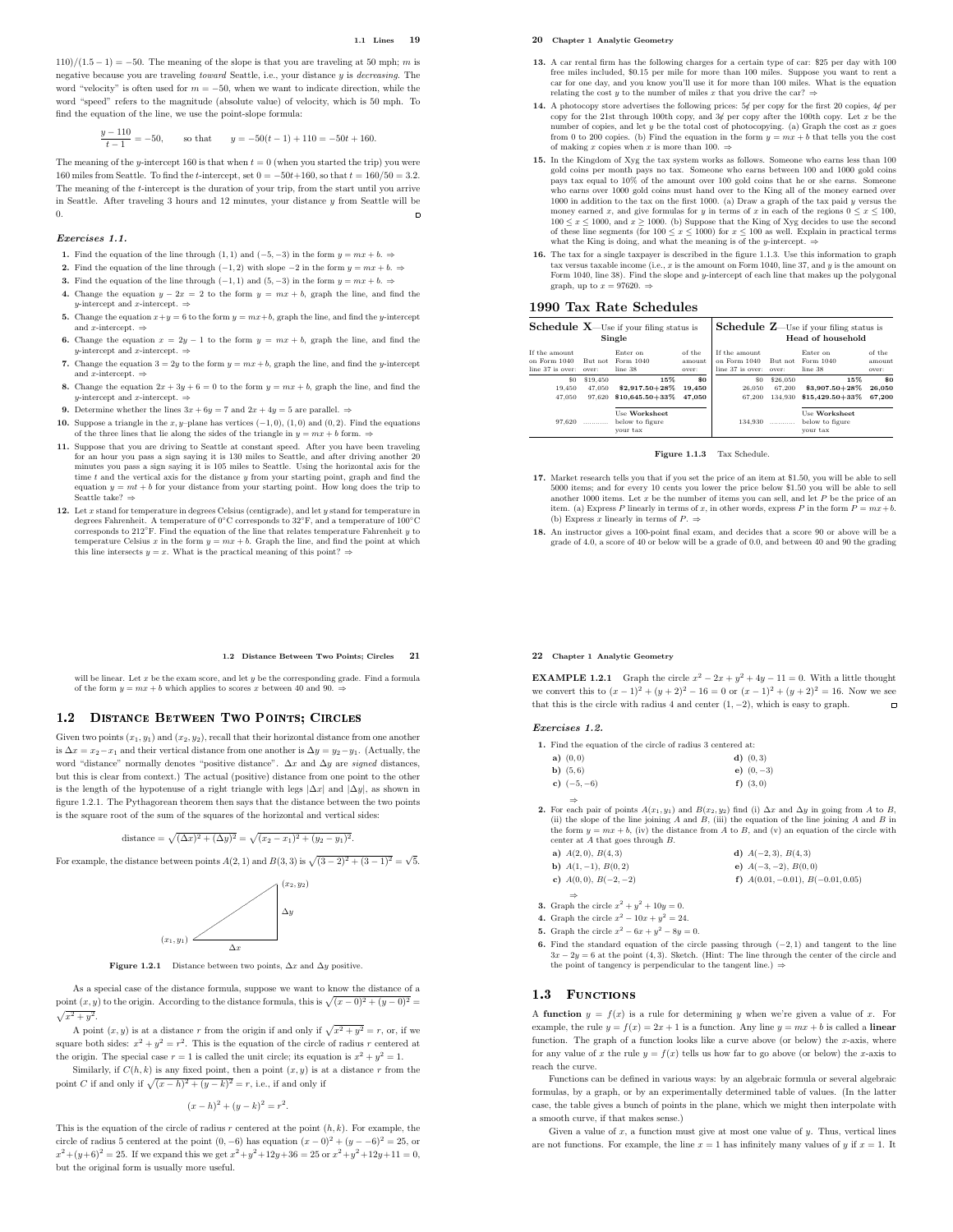is also true that if  $x$  is any number not 1 there is no  $y$  which corresponds to  $x$ , but that is not a problem—only multiple  $y$  values is a problem.

In addition to lines, another familiar example of a function is the parabola  $y = f(x) =$  $x^2$ . We can draw the graph of this function by taking various values of x (say, at regular intervals) and plotting the points  $(x, f(x)) = (x, x^2)$ . Then connect the points with a smooth curve. (See figure 1.3.1.)

The two examples  $y = f(x) = 2x + 1$  and  $y = f(x) = x^2$  are both functions which can be evaluated at *any* value of  $x$  from negative infinity to positive infinity. For many functions, however, it only makes sense to take  $x$  in some interval or outside of some "forbidden" region. The set of x-values at which we're allowed to evaluate the function is called the domain of the function.



For example, the square-root function  $y = f(x) = \sqrt{x}$  is the rule which says, given an x-value, take the nonnegative number whose square is  $x$ . This rule only makes sense if  $x$ is positive or zero. We say that the domain of this function is  $x \geq 0$ , or more formally  ${x \in \mathbb{R} \mid x \ge 0}$ . Alternately, we can use interval notation, and write that the domain is  $[0, \infty)$ . (In interval notation, square brackets mean that the endpoint is included, and a parenthesis means that the endpoint is not included.) The fact that the domain of  $y = \sqrt{x}$ is  $[0, \infty)$  means that in the graph of this function (see figure 1.3.1) we have points  $(x, y)$ only above  $x$ -values on the right side of the  $x$ -axis.

Another example of a function whose domain is not the entire x-axis is:  $y = f(x)$  $1/x$ , the reciprocal function. We cannot substitute  $x = 0$  in this formula. The function makes sense, however, for any nonzero x, so we take the domain to be:  $\{x \in \mathbb{R} \mid x \neq 0\}.$ The graph of this function does not have any point  $(x, y)$  with  $x = 0$ . As x gets close to 0 from either side, the graph goes off toward infinity. We call the vertical line  $x = 0$  an asymptote.

To summarize, two reasons why certain x-values are excluded from the domain of a function are that (i) we cannot divide by zero, and (ii) we cannot take the square root

#### 1.3 Functions 25

In interval notation we write: the domain is the interval  $(0, \min(a, b)/2)$ . (You might think about whether we could allow 0 or  $\min(a, b)/2$  to be in the domain. They make a certain physical sense, though we normally would not call the result a box. If we were to allow these values, what would the corresponding volumes be? Does that make sense?)  $\blacksquare$ 

**EXAMPLE 1.3.2** Circle of radius r centered at the origin The equation for this circle is usually given in the form  $x^2 + y^2 = r^2$ . To write the equation in the form  $y = f(x)$  we solve for y, obtaining  $y = \pm \sqrt{r^2 - x^2}$ . But this is not a function, because when we substitute a value in  $(-r, r)$  for x there are two corresponding values of y. To get a function, we must choose one of the two signs in front of the square root. If we choose the positive sign, for example, we get the upper semicircle  $y = f(x) = \sqrt{r^2 - x^2}$  (see figure 1.3.2). The domain of this function is the interval  $[-r, r]$ , i.e., x must be between  $-r$ and r (including the endpoints). If x is outside of that interval, then  $r^2 - x^2$  is negative, and we cannot take the square root. In terms of the graph, this just means that there are no points on the curve whose x-coordinate is greater than  $r$  or less than  $-r$ .



EXAMPLE 1.3.3 Find the domain of

$$
y = f(x) = \frac{1}{\sqrt{4x - x^2}}.
$$

To answer this question, we must rule out the x-values that make  $4x - x^2$  negative (because we cannot take the square root of a negative number) and also the x-values that make  $4x - x^2$  zero (because if  $4x - x^2 = 0$ , then when we take the square root we get 0, and we cannot divide by 0). In other words, the domain consists of all x for which  $4x - x^2$  is strictly positive. We give two different methods to find out when  $4x - x^2 > 0$ .

**First method.** Factor  $4x - x^2$  as  $x(4 - x)$ . The product of two numbers is positive when either both are positive or both are negative, i.e., if either  $x > 0$  and  $4 - x > 0$ .

### 24 Chapter 1 Analytic Geometry

of a negative number. We will encounter some other ways in which functions might be undefined later.

Another reason why the domain of a function might be restricted is that in a given situation the x-values outside of some range might have no practical meaning. For example, if y is the area of a square of side x, then we can write  $y = f(x) = x^2$ . In a purely mathematical context the domain of the function  $y = x^2$  is all of R. But in the storyproblem context of finding areas of squares, we restrict the domain to positive values of  $x$ , because a square with negative or zero side makes no sense.

In a problem in pure mathematics, we usually take the domain to be all values of  $x$ at which the formulas can be evaluated. But in a story problem there might be further restrictions on the domain because only certain values of  $x$  are of interest or make practical sense.

In a story problem, often letters different from  $x$  and  $y$  are used. For example, the volume V of a sphere is a function of the radius r, given by the formula  $V = f(r) = \frac{4}{3}\pi r^3$ . Also, letters different from f may be used. For example, if  $y$  is the velocity of something at time t, we may write  $y = v(t)$  with the letter v (instead of f) standing for the velocity function (and  $t$  playing the role of  $x$ ).

The letter playing the role of  $x$  is called the **independent variable**, and the letter playing the role of  $y$  is called the **dependent variable** (because its value "depends on" the value of the independent variable). In story problems, when one has to translate from English into mathematics, a crucial step is to determine what letters stand for variables. If only words and no letters are given, then we have to decide which letters to use. Some letters are traditional. For example, almost always, t stands for time.

**EXAMPLE 1.3.1** An open-top box is made from an  $a \times b$  rectangular piece of cardboard by cutting out a square of side  $x$  from each of the four corners, and then folding the sides up and sealing them with duct tape. Find a formula for the volume V of the box as a function of x, and find the domain of this function.

The box we get will have height x and rectangular base of dimensions  $a-2x$  by  $b-2x$ . Thus,

$$
V = f(x) = x(a - 2x)(b - 2x).
$$

Here a and b are constants, and V is the variable that depends on  $x$ , i.e., V is playing the role of  $y$ 

This formula makes mathematical sense for any  $x$ , but in the story problem the domain is much less. In the first place,  $x$  must be positive. In the second place, it must be less than half the length of either of the sides of the cardboard. Thus, the domain is

$$
\{x \in \mathbb{R} \mid 0 < x < \frac{1}{2}(\text{minimum of } a \text{ and } b)\}.
$$

#### 26 Chapter 1 Analytic Geometry

or else  $x < 0$  and  $4 - x < 0$ . The latter alternative is impossible, since if x is negative, then  $4 - x$  is greater than 4, and so cannot be negative. As for the first alternative, the condition  $4-x > 0$  can be rewritten (adding x to both sides) as  $4 > x$ , so we need:  $x > 0$ and  $4 > x$  (this is sometimes combined in the form  $4 > x > 0$ , or, equivalently,  $0 < x < 4$ ). In interval notation, this says that the domain is the interval (0, 4).

**Second method.** Write  $4x - x^2$  as  $-(x^2 - 4x)$ , and then complete the square, obtaining  $-\left((x-2)^2-4\right) = 4 - (x-2)^2$ . For this to be positive we need  $(x-2)^2 < 4$ , which means that  $x-2$  must be less than 2 and greater than  $-2: -2 < x-2 < 2$ . Adding 2 to everything gives  $0 < x < 4$ . Both of these methods are equally correct; you may use either in a problem of this type.  $\overline{a}$ 

A function does not always have to be given by a single formula, as we have already seen (in the income tax problem, for example). Suppose that  $y = v(t)$  is the velocity function for a car which starts out from rest (zero velocity) at time  $t = 0$ ; then increases its speed steadily to 20 m/sec, taking 10 seconds to do this; then travels at constant speed 20 m/sec for 15 seconds; and finally applies the brakes to decrease speed steadily to 0, taking 5 seconds to do this. The formula for  $y = v(t)$  is different in each of the three time intervals: first  $y = 2x$ , then  $y = 20$ , then  $y = -4x + 120$ . The graph of this function is shown in figure 1.3.3.



Not all functions are given by formulas at all. A function can be given by an experimentally determined table of values, or by a description other than a formula. For example, the population y of the U.S. is a function of the time t: we can write  $y = f(t)$ . This is a perfectly good function—we could graph it (up to the present) if we had data for various  $t-$ but we can't find an algebraic formula for it.